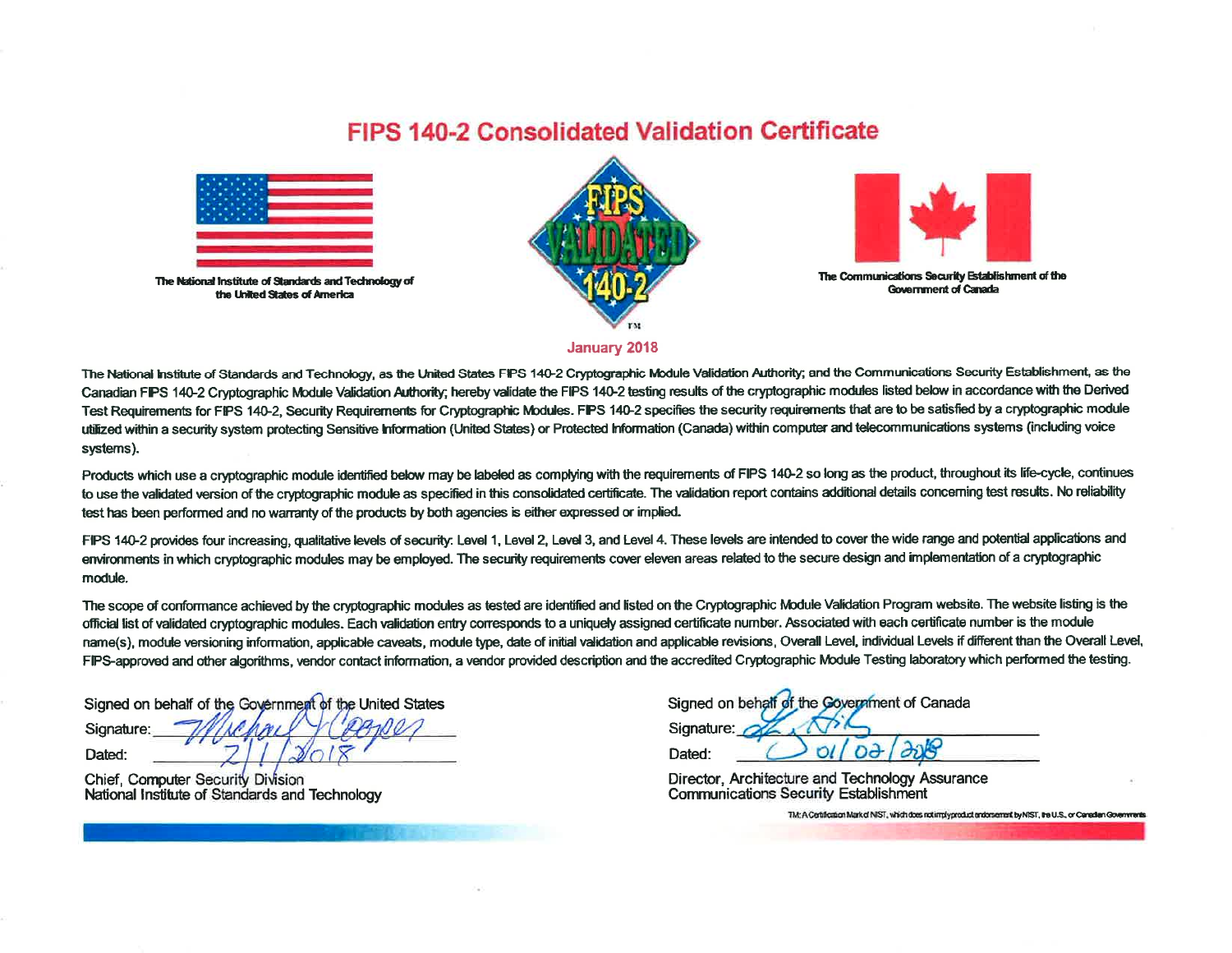| <b>Certificate</b><br><b>Number</b> | Validation /<br><b>Posting Date</b> | <b>Module Name(s)</b>                                                                    | <b>Vendor Name</b>           | <b>Version Information</b>                                                                                                                                                                                                            |
|-------------------------------------|-------------------------------------|------------------------------------------------------------------------------------------|------------------------------|---------------------------------------------------------------------------------------------------------------------------------------------------------------------------------------------------------------------------------------|
| 3097                                | 01/02/2018                          | Cisco Systems 5508 Wireless LAN Cisco Systems, Inc.<br>Controller                        |                              | Hardware Version: 5508 with 5508 FIPS kit (AIR-CT5508FIPSKIT=); Firmware<br>Version: 8.3                                                                                                                                              |
| 3098                                | 01/02/2018                          | Cisco Systems 2504, 5520, 8510<br>and 8540 Wireless LAN Controllers                      | Cisco Systems, Inc.          | Hardware Version: 2504, 5520, 8510 and 8540; Firmware Version: 8.3                                                                                                                                                                    |
| 3099                                | 01/02/2018                          | SUSE Linux Enterprise Server -<br>Kernel Crypto API Cryptographic<br>Module              | SUSE, LLC                    | Software Version: 2.0                                                                                                                                                                                                                 |
| 3100                                | 01/02/2018                          | Juniper Networks SRX300,<br>SRX320, SRX340, SRX345 and<br>SRX550-M Services Gateways     | Juniper Networks, Inc.       | Hardware Version: SRX300, SRX320, SRX340, SRX345, SRX550-645AP-M and<br>SRX550-645DP-M; Firmware Version: JUNOS 15.1X49-D60                                                                                                           |
| 3101                                | 01/02/2018                          | Juniper Networks SRX300,<br>SRX340, and SRX345 Services<br>Gateways                      | Juniper Networks, Inc.       | Hardware Version: SRX300, SRX340, and SRX345 with JNPR-FIPS-TAMPER-<br>LBLS (P/N 520-052564); Firmware Version: JUNOS 15.1X49-D60                                                                                                     |
| 3102                                | 01/02/2018                          | WildFire WF-500                                                                          | Palo Alto Networks           | Hardware Version: P/N: 910-000097-00G Rev G; FIPS Kit P/N: 920-000145<br>Version Rev 00A; Firmware Version: 8.0.3                                                                                                                     |
| 3103                                | 01/05/2018                          | FortiWeb 5.6                                                                             | Fortinet, Inc.               | Firmware Version: v5.6.0, build 6180,170928                                                                                                                                                                                           |
| 3104                                | 01/05/2018                          | FortiWeb-3000E/4000E                                                                     | Fortinet, Inc.               | Hardware Version: C1AD49 and C1AF19 with Tamper Evident Seal Kits: FIPS-<br>SEAL-RED; Firmware Version: v5.6.0, build 6180,170928                                                                                                     |
| 3105                                | 01/05/2018                          | ISC Cryptographic Development Kit Information Security Corporation<br>(CDK)              |                              | Software Version: 8.0                                                                                                                                                                                                                 |
| 3106                                | 01/09/2018                          | Distech SSL Cryptographic Module Distech Controls Inc.                                   |                              | Firmware Version: 1.0                                                                                                                                                                                                                 |
| 3107                                | 01/09/2018                          | Carbon Black Cryptographic<br>Module                                                     | Carbon Black, Inc.           | Software Version: 1.0                                                                                                                                                                                                                 |
| 3108                                | 01/18/2018                          | NITROXIII CNN35XX-NFBE HSM<br>Family                                                     | Cavium Inc.                  | Hardware Version: P/Ns CNL3560P-NFBE-G, CNL3560-NFBE-G, CNL3530-<br>NFBE-G, CNL3510-NFBE-G, CNL3510P-NFBE-G, CNN3560P-NFBE-G,<br>CNN3560-NFBE-G, CNN3530-NFBE-G and CNN3510-NFBE-G; Firmware<br>Version: CNN35XX-NFBE-FW-3.0 build 15 |
| 3109                                | 01/19/2018                          | FireEye NX Series: NX-1500, NX-<br>2500, NX-2550, NX-3500, NX-4500,<br>NX-5500, NX-10450 | FireEye, Inc.                | Hardware Version: NX-1500, NX-2500, NX-2550, NX-3500, NX-4500, NX-5500,<br>NX-10450; Firmware Version: 8.0                                                                                                                            |
| 3110                                | 01/19/2018                          | Acme Packet 1100 and Acme<br>Packet 3900                                                 | <b>Oracle Communications</b> | Hardware Version: 1100 and 3900; Firmware Version: ECz 7.5.0                                                                                                                                                                          |
| 3111                                | 01/24/2018                          | Oracle Linux 6 NSS Cryptographic<br>Module                                               | <b>Oracle Corporation</b>    | Software Version: R6-1.0.0                                                                                                                                                                                                            |
| 3112                                | 01/25/2018                          | Axway Security Kernel                                                                    | Axway Inc.                   | Software Version: 3.0.2                                                                                                                                                                                                               |
| 3113                                | 01/26/2018                          | Forcepoint Java Crypto Module                                                            | Forcepoint                   | Software Version: 3.0.1                                                                                                                                                                                                               |

## **<http://csrc.nist.gov/groups/STM/cmvp/documents/140-1/140val-all.htm>**